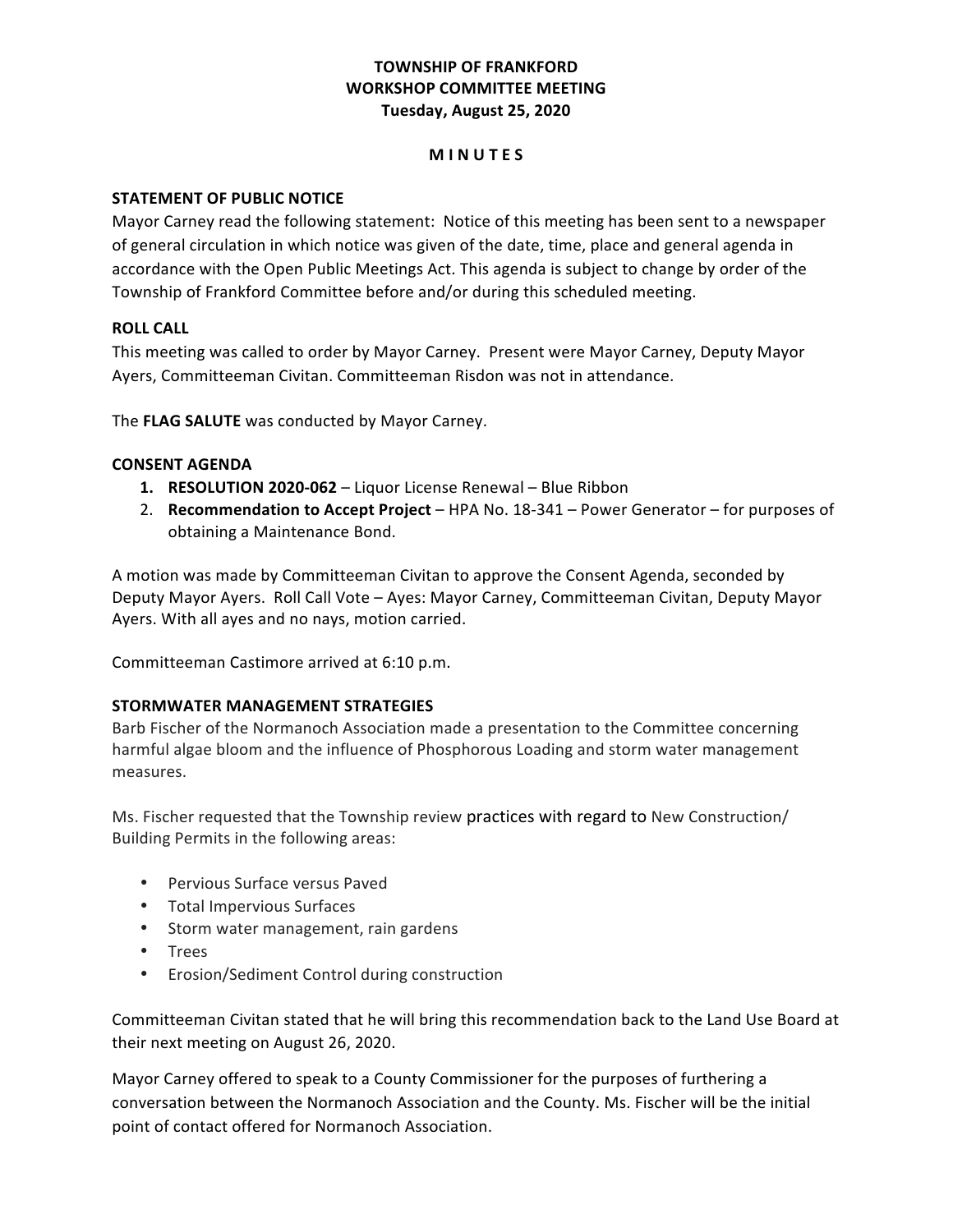A motion was made by Committeeman Civitan to purchase 20 of the existing catch basin bags for installation around selected areas of Culver Lake, seconded by Deputy Mayor Ayers. 

Roll Call Vote - Ayes: Committeeman Castimore, Deputy Mayor Ayers, Committeeman Civitan, Mayor Carney. With all ayes and no nays, motion carried.

#### **PUBLIC COMMENT**

A motion was made by Committeeman Castimore to open to public comment, seconded by Committeeman Civitan. All in favor. Motion carried.

A motion was made by Committeeman Civitan to close public comment, seconded by Committeeman Castimore. All in favor. Motion carried.

#### **INTRODUCTION/FIRST READING**

# **ORDINANCE 2020-008 – AMENDING CHAPTER XXVI ENTITLED "SOIL AND SOIL REMOVAL"**

A motion was made by Committeeman Civitan to introduce on first reading, seconded by Committeeman Castimore. Roll Call Vote - Ayes: Mayor Carney, Committeeman Civitan, Deputy Mayor Ayers, Committeeman Castimore. With all ayes and no nays, motion carried.

#### **REQUEST FOR WAIVER OF VARIANCE APPLICATION FEE FOR OUR LADY QUEEN OF PEACE**

A motion was made by Committeeman Castimore to waive the variance application fee for Our Lady Queen of Peace Church, seconded by Committeeman Civitan.

Roll Call Vote - Ayes: Committeeman Castimore, Deputy Mayor Ayers, Mayor Carney, Committeeman Civitan. With all ayes and no nays, motion carried.

#### **APPOINTMENT OF KATIE RADLER TO THE PARK COMMISSION**

A motion was made by Committeeman Castimore to appoint Katie Radler to the Park Commission, seconded by Deputy Mayor Ayers. All in favor. Motion carried.

### **RESOLUTION 2020-063 – OPPOSING THE EXCLUSIVE USE OF MAIL-IN BALLOTS**

A motion was made by Committeeman Civitan approve Resolution 2020-063, seconded by Committeeman Castimore. 

Roll Call Vote - Ayes: Committeeman Castimore, Committeeman Civitan, Mayor Carney. Nay: Deputy Mayor Ayers. With a majority of ayes, motion carried.

### **WATER USE REGISTRATION APPLICATION**

Dave Simmons of Harold Pellow's, Township Engineer, office presented a Water Use Registration Application to Ms. Nienstedt today for signature by Mayor Carney requiring a \$420 application fee.

Additionally, Mr. Simmons provided a draft letter, directing Ms. Nienstedt transfer the draft to Township of Frankford letterhead, sign and mail it to the DEP following Mr. Simmons meeting with Branchville Borough and their approval for Frankford to divert water from the Branchville Reservoir for irrigation purposes only at the Frankford Township Recreation Fields.

### **PUBLIC COMMENT**

A motion was made by Committeeman Castimore to open to public comment, seconded by Committeeman Civitan. All in favor. Motion carried.